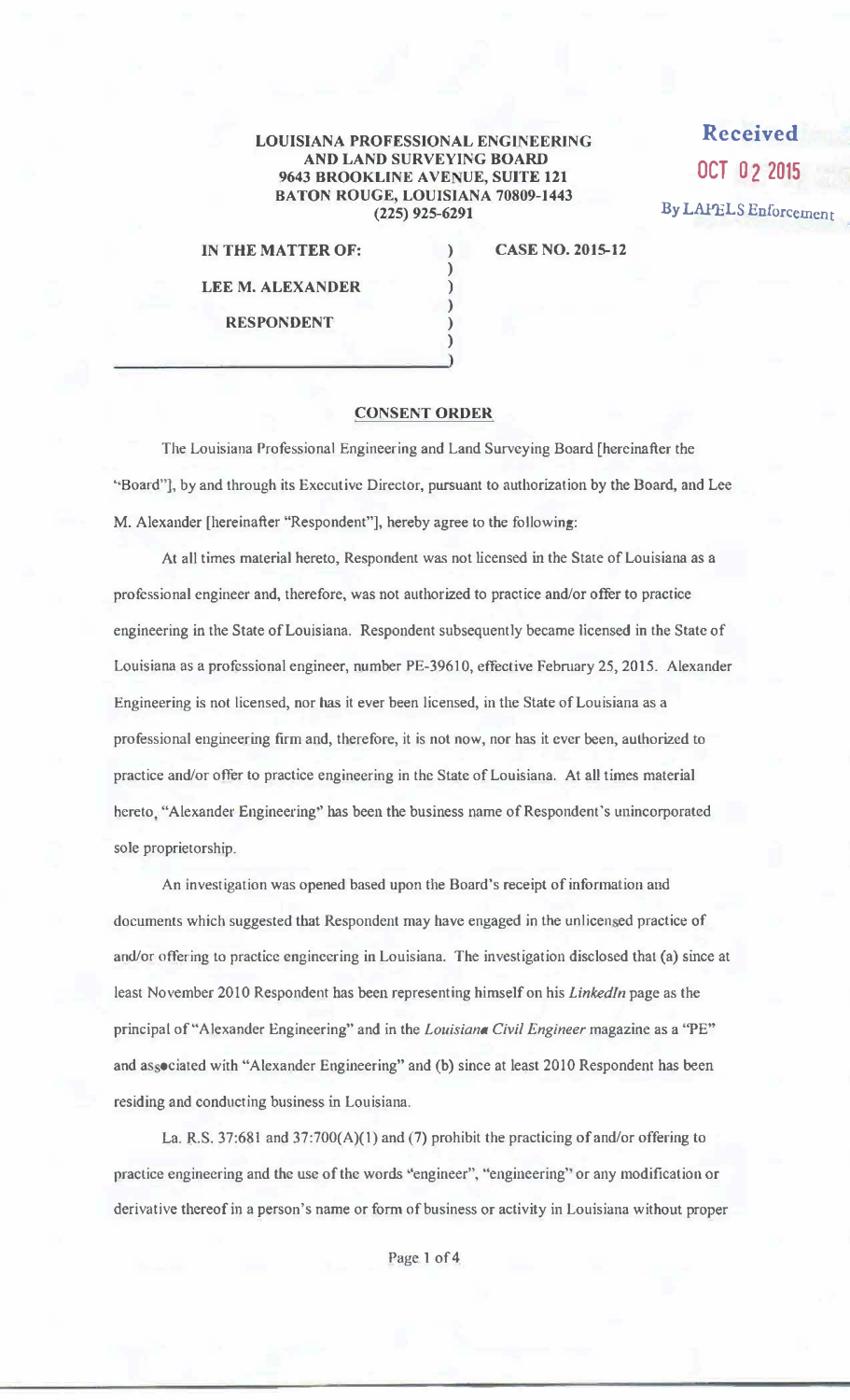licensure. La. R.S. 37:700(A)(9), *to wit* LAC Title 46:LXI§2301 (C), require that a sole proprietorship be licensed with the Board as a professional engineering firm if it does not bear the foll name of a professional engineer owner. La. R.S. 37:700(H) permits the Board to take enforcement action against persons who violate La. R.S. 37:681 and 37:700(A)(I), (7) and (9), *to wit* LAC Title 46:LXI§2301(C), upon a finding of guilt following the preferral of charges, notice and hearing and a majority vote of its entire membership authorized to participate in the proceeding. La. R.S. 37:681, La. R.S. 37:700(A)(1), (7) and (9), La. R.S. 37:700(H) and LAC Title 46:LXI§2301(C) were in effect at all times material hereto.

It is undisputed that between November 2010 and February 24, 2015 Respondent was not licensed to practice and/or offer to practice engineering in Louisiana and that during this time period Respondent practiced and/or offered to practice engineering and used modifications or derivatives of the words "engineer" and "engineering" in conjunction with his business activities in Louisiana without proper licensure.

By letter dated July 30, 2015, the Board gave notice to Respondent that it was considering the preferral of charges against Respondent on the grounds that he may have violated (a) La. R.S. 37:681 and 37:700(A)(l) and (7), relative to practicing and/or offering to practice engineering and using the words "engineer", "engineering" or any modification or derivative thereof in a person's name or form of business or activity in Louisiana without proper licensure and (b) La. R.S. 37:700(A)(9), *to wit* LAC Title 46:LX1§2301(C), relative to failing to separately license a sole proprietorship as a professional engineering firm when it does not bear the full name of a professional engineer owner.

Wishing to dispense with the need for further enforcement action and to conclude the instant proceeding without further delay and expense, for the purpose of this proceeding only, Respondent and the Board do hereby enter into this Consent Order, in which Respondent of his own free will consents to the issuance of a Consent Order by the Board, wherein Respondent agrees to (a) pay a fine of one thousand (\$1,000.00) dollars, (b) pay administrative costs of five hundred eighty six and 53/100 (\$586.53) dollars, (c) immediately cease and desist the use of the business name "Alexander Engineering" in Louisiana until such time as either the business is duly licensed by the Board as a professional engineering firm or the business name is changed to include Respondent's full name and (d) the publication of this Consent Order on the Board's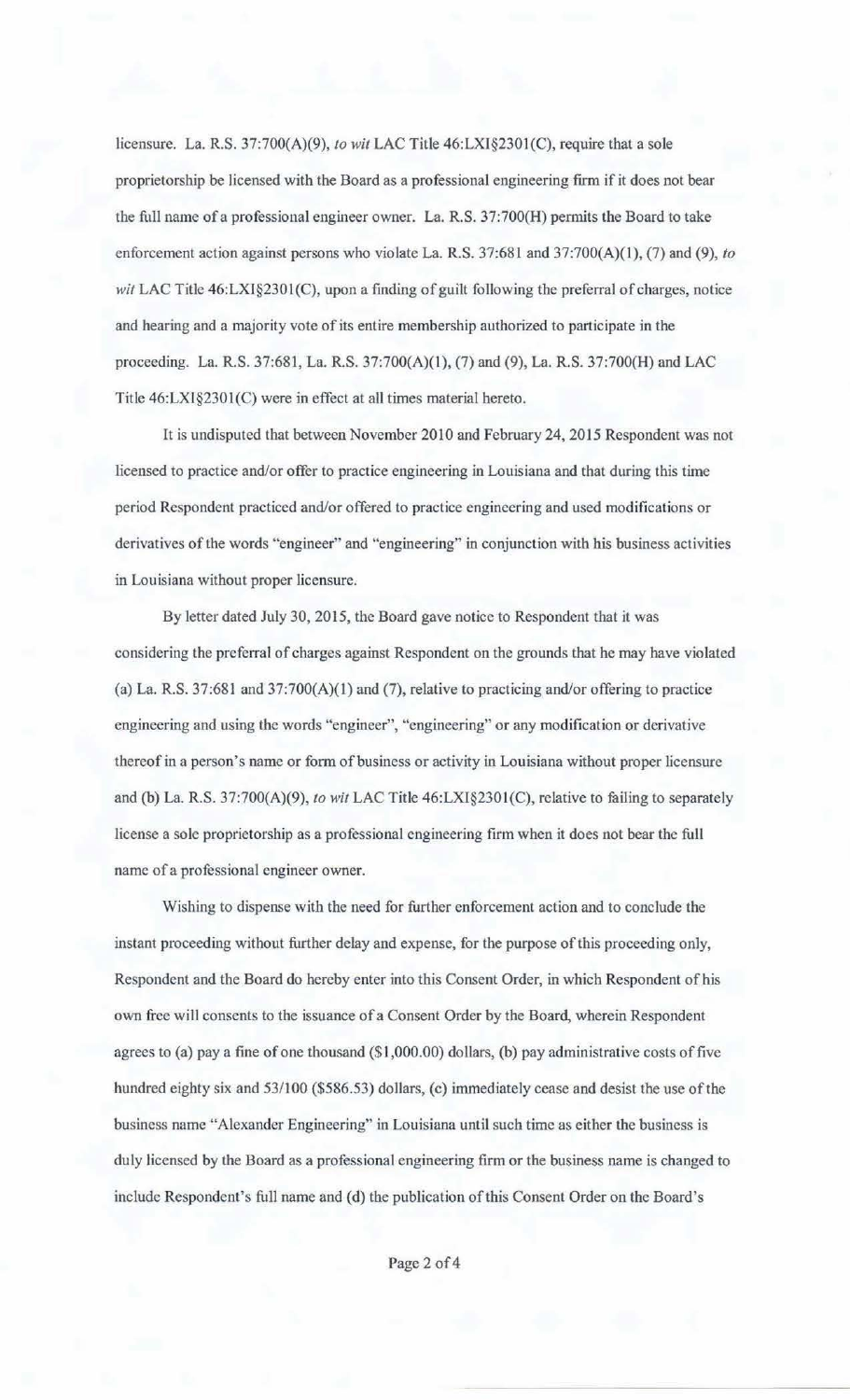website and a summary of this matter in the Board's official journal, the *Louisiana Engineer and Surveyor Journal*, and the reporting of this matter to the National Council of Examiners for Engineering and Surveying (NCEES), identifying Respondenl by name.

Respondent admits that his conduct as set forth above constitules violations of the above referenced laws and/or rules as stated herein. Respondent acknowledges awareness of said laws and/or rules and states that he will comply with all applicable laws and rules henceforth. Respondent has been advised of bis right to appeal; and he states affirmatively that he has been afforded all administrative remedies due him under the law. Respondent further acknowledges awareness of the fact that the signed original of this Consent Order will remain in the custody of the Board as a public record and will be made available for public inspection and copying upon request.

Therefore, in consideration of the foregoing and by signing this Consent Order, Respondent does hereby waive his right to a hearing before the Board, to the presenting of evidence and witnesses on his behalf, to Findings of Fact and Conclusions of Law in this case, and to judicial review of this Consent Order.

Respondent hereby represents (a) that he fully understands the meaning and intent of this Consent Order, including but not limited to its final and binding effect, (b) that he has voluntarily entered into this Consent Order and that no other promise or agreement of any kind has been made to or with him by any person whatsoever to cause the execution of this instrument and (c) that the sanctions set forth in this Consent Order do not prevent the Board from taking further disciplinary or enforcement action against Respondent on matters not specifically addressed in this Consent Order.

WHEREFORE, the Louisiana Professional Engineering and Land Surveying Board and Respondent agree that:

l. Respondent shall pay a tine of one thousand (\$1,000.00) dollars, which shall be tendered to the Board by certified check payable to the Board, due upon the signing of this Consent Order; and

2. Respondent shall pay administrative costs of five hundred eighty six and 53/100 (\$586.53) dollars, which shall be tendered to the Board by certified check payable to the Board, due upon the signing of this Consent Order; and